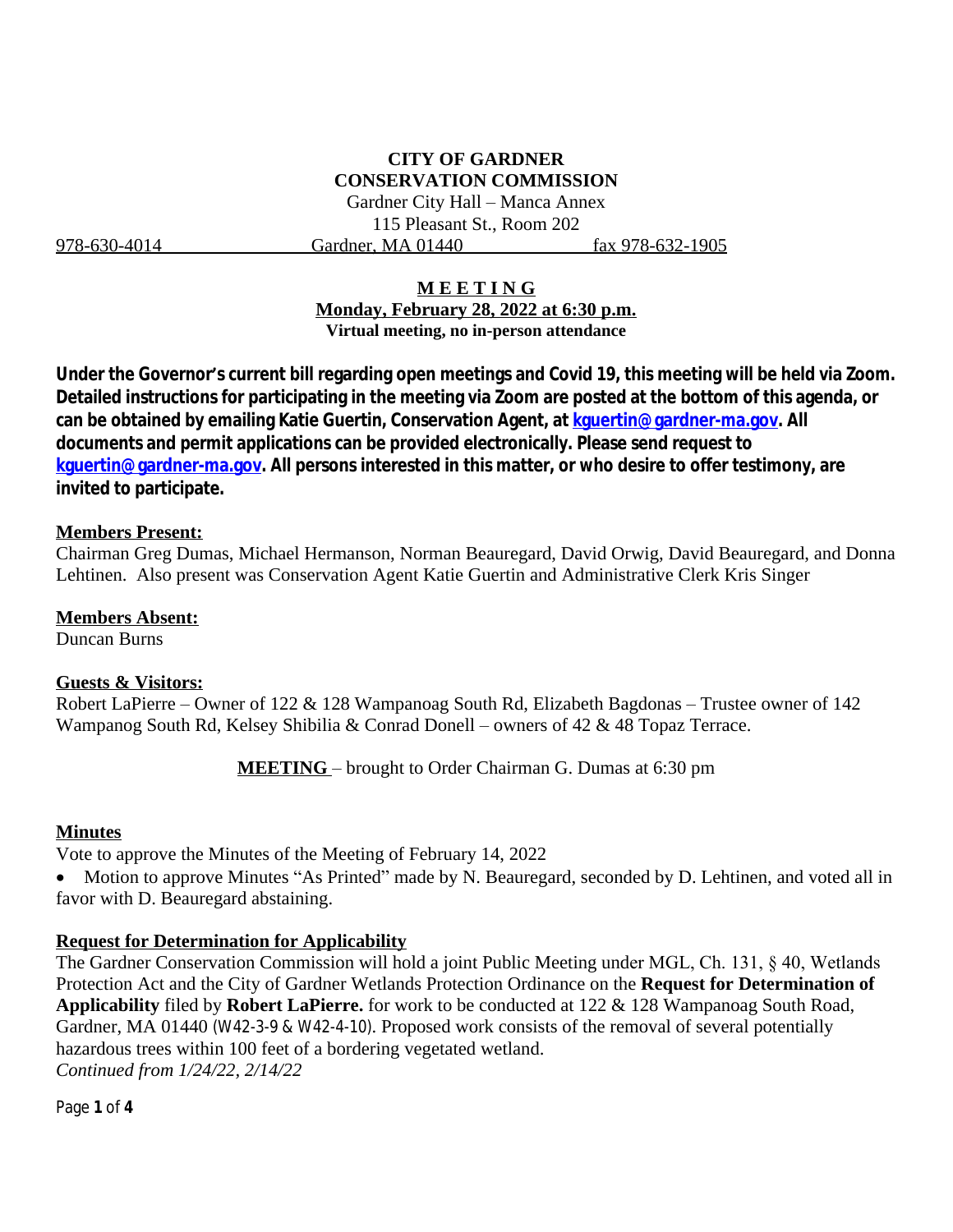K. Guertin forwarded an email from Elizabeth Bagdonas, an abutter, to the Commission that was received earlier in the day. The abutter would like additional information and responses to questions posed in the last meeting.

 R. LaPierre re-drew his map, adjusting the Do Not Disturb lines based on the last meeting comments by E. Bagdonas. He also noted where the waddles will be positioned. He also noted that there is a new map of the Wildlife Habitat dated 2021.

K. Guertin noted that the Commission still needs to hear back from Natural Heritage.

 G. Dumas suggests continuing the case given the revised map, letter from the abutter, and the fact that they are awaiting information from Natural Heritage. R. LaPierre has no issue with continuing the case to the next meeting.

 G. Dumas also noted that an engineer may need to be brought in to consult. K. Guertin advised that the State said RDA's usually don't require stamped plans, but the Commission has a right to ask for them. K. Guertin notes that the lot is definitely in jurisdiction, so why make the applicant pay for an engineer? D. Orwig replied that the Commission needs to do the due diligence and is certain everything will be completed in due time.

- R. LaPierre has no problem doing whatever the Commission needs.
- K. Guertin asks if the Commission just needs delineation for the brook or the whole site? G. Dumas replied that they only need clarity on the brook area.
- R. LaPierre will hire an engineer to delineate from the brook to the road, where his work is proposed.

 E. Bagdonas compliments the applicant for his new detailed map. She now knows that there is not a perennial stream on property as she originally thought. She doesn't feel a delineation of the river front area is necessary, just of the brook. She just wants to ensure that the 30 feet buffer is accurate and that there are no defined vegetated wetlands in the setback. She is also willing to share the wetland boundary plants that are doing well on her property with the applicant.

- R. LaPierre has no issue planting her recommended plantings in the 30 foot buffer, away from the house.
- A Motion to continue the RDA to the March  $14<sup>th</sup>$  meeting was made by D. Orwig, seconded by N. Beauregard, and voted all in favor.

# **Notice of Intent -new**

The Gardner Conservation Commission will hold a joint Public Meeting under MGL, Ch. 131, § 40, Wetlands Protection Act and the City of Gardner Wetlands Protection Ordinance on the **Notice of Intent** filed by **Conrad Donell** for work to be conducted at 42 & 48 Topaz Terrace, Gardner, MA 01440 (W32-22-1). Proposed work consists of the construction of two single family homes and associated utilities within 100 feet of a bordering vegetated wetland.

 Kelsey Shibilia and Conrad Donell were on the Zoom meeting. K. Shibilia said that a wetlands consultant re-flagged the wetlands. They noted that a handful of lots fall in the buffer, and this new NOI is specific to Lots 64 & 65 (42 & 48 Topaz Terr.). C. Donell noted that when the road was cut, a slope was built to protect the wetlands.

 K. Guertin noted during a recent site visit dirt was being removed (not in the 60 foot zone, though). She advised them to stop and put up erosion control.

• The DEP comments note that the wetland lines have moved, and C. Donell advises that "not much has changed."

- G. Dumas says he does not see anything of concern in the application.
- D. Orwig inquired as to the number of feet there are from the corner of the garage to the 60 foot buffer, and C. Donell advised that it's approximately 5 or 6 feet. He also advised that the garage has to be that far back due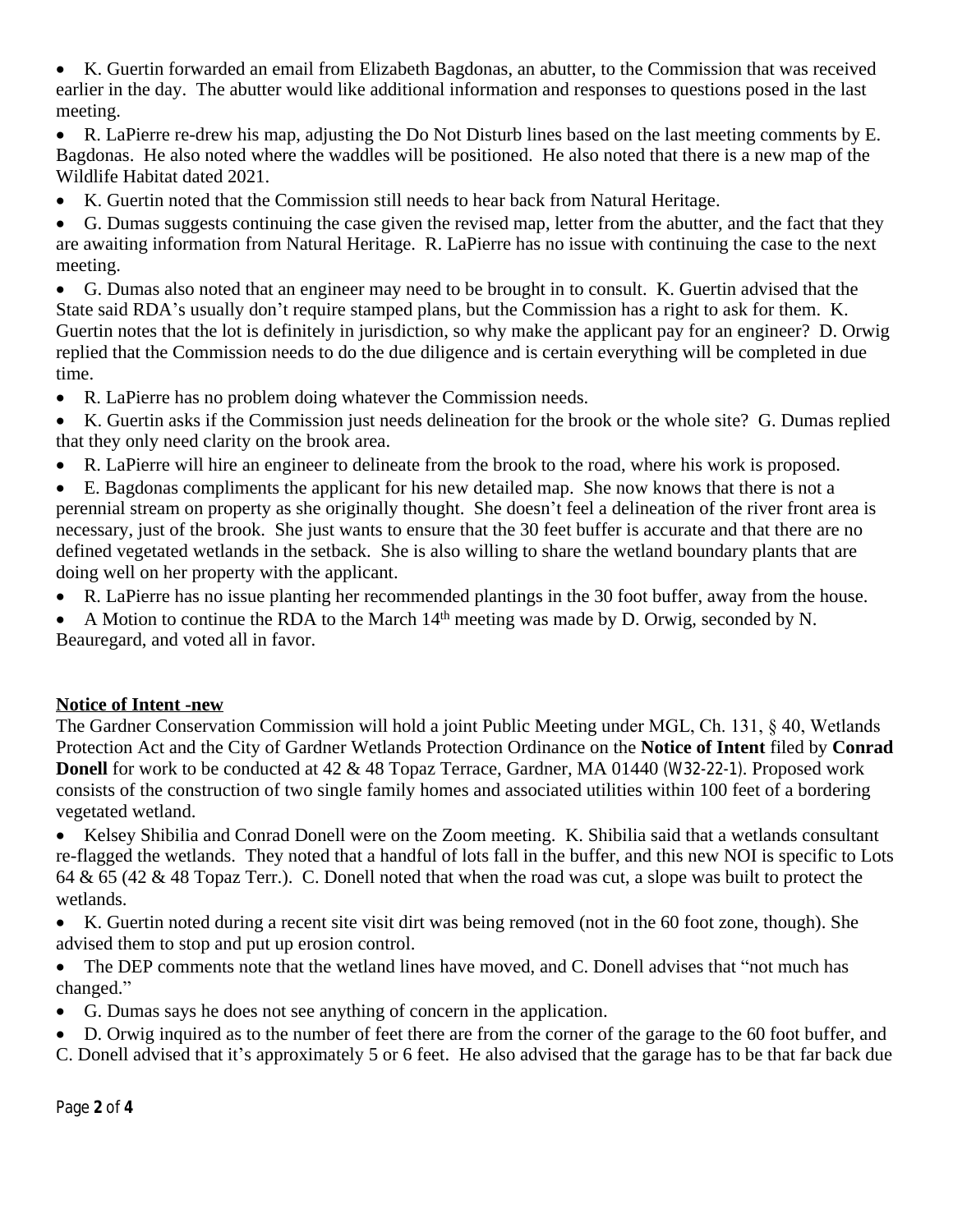to the 5 foot setback requirement for accessory structures. C. Donell also confirmed that he is not digging the garage foundation passed the buffer.

 C. Donell notes that all wetlands mitigation have been addressed, and G. Dumas remembers that was the case.

 A Motion to close the hearing was made by N. Beauregard, seconded by M. Hermanson, and voted all in favor.

 A Motion to issue a Standard Order for Conditions with special consideration for the back corner for Lots 64 & 65 was made by D. Beauregard, seconded by D. Lehtinen, and voted all in favor.

## **New Business**

 D. Orwig announced that MACC is nearing and it's all remote. G. Dumas advised that the deadline to sign up is either March 1<sup>st</sup> or March 2<sup>nd</sup>.

 K. Guertin noted that she is still working on the Open Space Plan. She is also working on the Keyes Rd Culvert Grant. She notes that the NOI should be issued in either May or June.

## **Upcoming Meetings**

March 14

**7:03 pm** A motion to adjourn was made by D. Beauregard. The motion was seconded by D. Lehtinen, and voted unanimously, all in favor.

*NOTICE: These Agenda items consist of items that are reasonably anticipated by the Chair to be discussed at the meeting and are specifically allowed to be discussed at the meeting. Not all items listed may in fact be discussed and other items not listed may also be brought up for discussion to the extent permitted by law.*

Katie Guertin is inviting you to a scheduled Zoom meeting.

Topic: Conservation Commission Time: Feb 28, 2022 06:30 PM Eastern Time (US and Canada)

Join Zoom Meeting https://zoom.us/j/98153611899?pwd=S085cEUzbTlXc1BSSXpHRzBxZ1E1UT09

Meeting ID: 981 5361 1899 Passcode: 509083 One tap mobile +13017158592,,98153611899# US (Washington DC) +13126266799,,98153611899# US (Chicago)

Page **3** of **4** Dial by your location